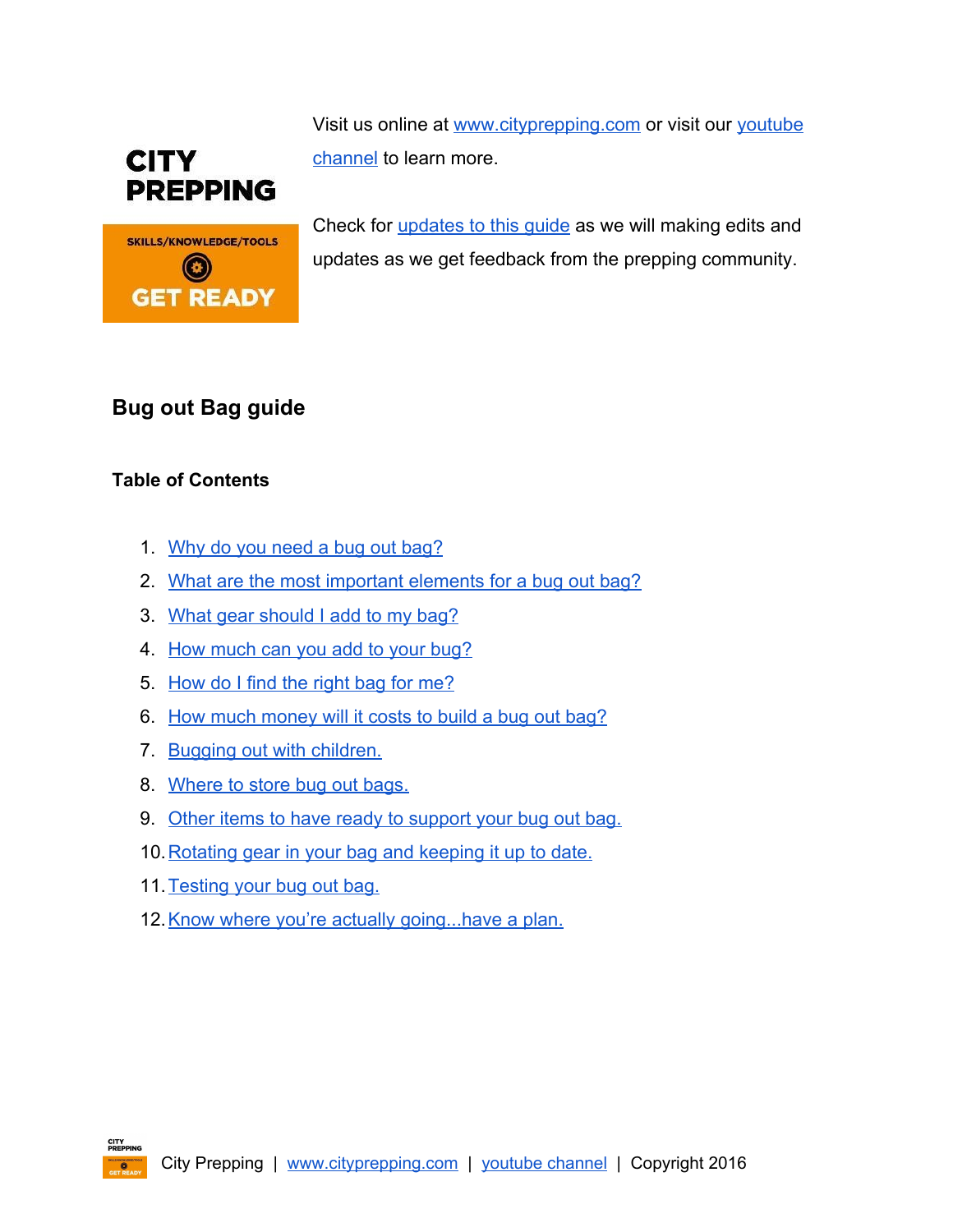### <span id="page-1-0"></span>**1. Why do you need a bug out bag?**

If you are forced to leave your home quickly, having the right items available ready to go is critical for survival. Even more important, you need to have these supplies ready to leave on a moment's notice without having to run around your house to try and find everything. How many times have you gone on vacation and forgot something? Now imagine an urgent "situation" out of your control occurs requiring you and your family to leave your house within minutes. Having forgotten something won't just be a matter of inconvenience, it could cost your life if you are forced to survive in a harsh environment. Think that could never happen? Remember Hurricane Katrina and the aftermath in New Orleans? While "bugging out" is probably the last thing I want to do in an emergency situation (my preferences is to definitely "bug-in"), I may not have a choice in the matter. This is why the concept of the bug out bag (aka B.O.B.) has become so popular in the prepper community.

Writing a document about the "perfect" B.O.B. is all but nearly impossible. Each region has different challenges for survival and different individuals have unique physical abilities and limitations. A person living a desert area has different considerations than a person living around large amounts of water. Someone with a small frame may not be able to carry the same load as someone that is in great physical shape (side note: it's amazing to see what someone faced with great obstacles in the face of survival can overcome). But despite the differences, there's a common thread for what you should include in your bag. The goal is to pack whatever gear you think will be necessary for your environment and situation to survive for 72 hours that you can carry on your person.

#### <span id="page-1-1"></span>**2. What are the most important elements to have in your B.O.B.?**

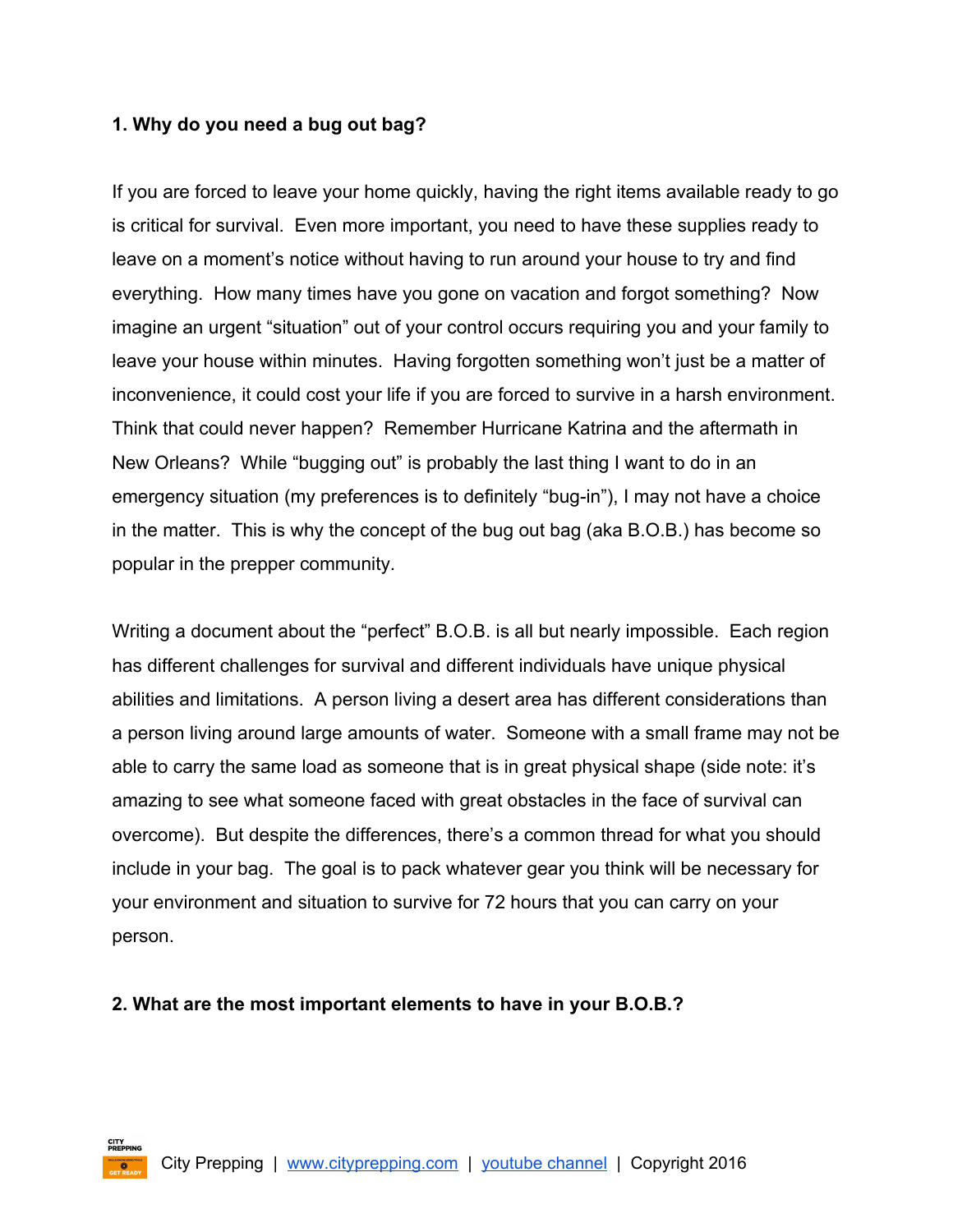Let's start with the basics of what every B.O.B. should contain. For that, I'll use Dave Canterbury's 10 C's of survival as they serve as a great primer to start building your B.O.B.

Top 10 tools your B.O.B. should contain:

- 1. **Cutting tool**. We reviewed 2 knives popular in the prepping community: [the](http://www.cityprepping.com/gerber-lmf-ii-survival-knife-vs-ka-bar-becker-bk7/) Gerber LMF II and the Ka-Bar Becker 7. Don't skimp here and buy one of the cheap "Rambo" knives that is not a full tang knife which will break shortly after using it. Probably the most popular prepper/bushcraft knife is the Ka-bar [Becker](http://amzn.to/28TR4aI) [BK](http://amzn.to/28TR4aI) 2. They're built like a tank and fit for the job of survival.
- 2. **Combustion**. The ability to start a fire is critical. Fire serves many purposes (keeping your core temperature up in cold conditions, cooking, etc.) and it's something you'll definitely need if you're going to be stuck out in the elements for any period of time. In my B.O.B. I carry [s](http://amzn.to/1QlB4gc)torm proof [matches](http://amzn.to/1QlB4gc) and as a backup I have a [f](http://amzn.to/1RkTDid)lintsteel [firestarter.](http://amzn.to/1RkTDid)
- 3. **Cover**. In my opinion this should be #1 on your list of items to have in your B.O.B. You're not going to last long in the elements if you have don't some way to protect yourself against the elements. Having spent many years mountain climbing, getting stuck in storms is no fun (well, it can be if you have the right gear). If you don't have the ability to protect yourself from the elements, you're not going to last long. I personally choose a rain [tarp](http://amzn.to/1REY8a0) for my B.O.B. (lighter and smaller than a tent).
- 4. **Container**. Carrying water is critical (especially if you live in the desert like me). Having a water container that can be used to boil water is an extra bonus. I have the Klean [Kanteen](http://amzn.to/1QlDdIW) [water](http://amzn.to/1RkYWyb) bottle on my bag in addition to my camelbak water [bladder](http://amzn.to/1RkYWyb) and an additional 2 liter water [storage.](http://amzn.to/28MljP0) Like shelter, water is is something that is critical for survival. You're not going to last long without it.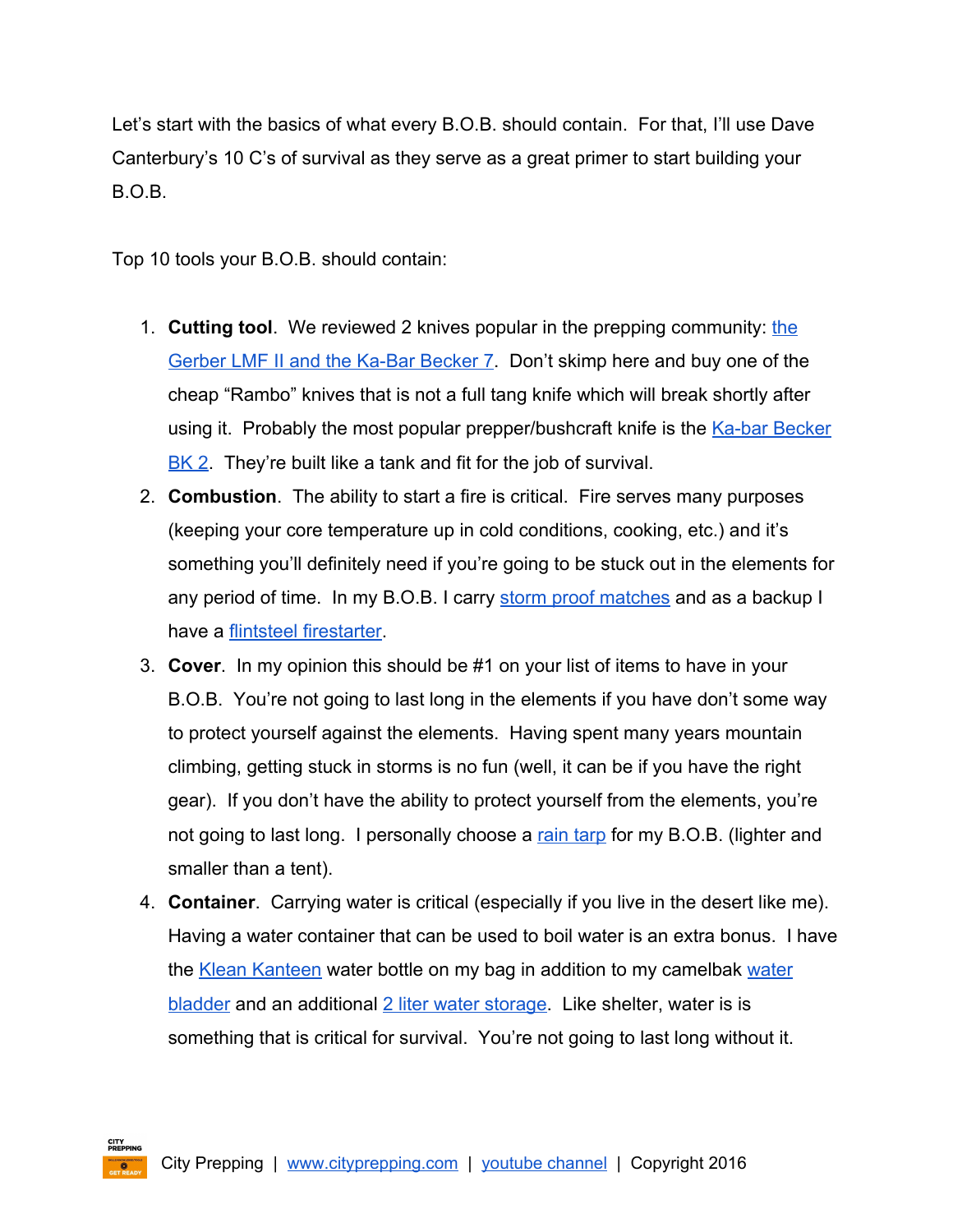- 5. **Cordage**. Carrying a good 100′ feet of 550 [paracord](http://amzn.to/1REZTEg) is a smart idea. It's lightweight and can be very useful for many applications.
- 6. **Candle**(a.k.a. flashlight). I like a good [headlamp.](http://amzn.to/1T6MJD5) It frees your hands up and wherever you turn your head to look, the light is going to shine in that direction. Having light is so important for my B.O.B. that I carry a few backups. One in particular, the [E](http://amzn.to/1QlG7NF)ton [Scorpion,](http://amzn.to/1QlG7NF) serves as both a flashlight, has a hand crank charger that can charge your cell phone, and has a radio and a small solar panel to charge it.
- 7. **Cotton**. Having some type of bandana can serve many purposes. I did some NGO work in [Afghanistan](https://www.youtube.com/watch?v=UktdKCUYk4s) years ago and before leaving I purchased about 10 [shemaghs](http://amzn.to/1Rl0QPo) which I have placed in all my B.O.B.'s and vehicle EDC bags. These can serve many purposes from head covering in hot weather, wrapping around your neck in cold weather, filtering water, helping start a fire, wrapping a broken bone to a signaling flag.
- 8. **Compass**. Getting lost can be dangerous. How often have you seen news reports of people that got lost in the woods that ended up going in circles? Having the ability to quickly orient yourself and follow a direction is critical. A [compass](http://amzn.to/1T6NJHs) is small, cheap and can be a real lifesaver.
- 9. **Cargo tape**. Strong duct tape can solve many problems in a cinch. Have a pack problem? Tape it up. The uses are almost endless. How much you carry is up to you, but having a roll o[f](http://amzn.to/1T6Occz) [Gorilla](http://amzn.to/1T6Occz) tape is a good idea for those moments when something gets busted.
- 10.**Canvas needle**. Also sometimes referred to as a "sail needle", these [needles](http://amzn.to/28O6DRV) can come in handy to sew up torn articles of clothing or gear.

## <span id="page-3-0"></span>**3. What gear should I add to my bag?**

Now that we've covered the reasons for and the foundations for a B.O.B., let's get into some other items you'll want to have when setting up your B.O.B.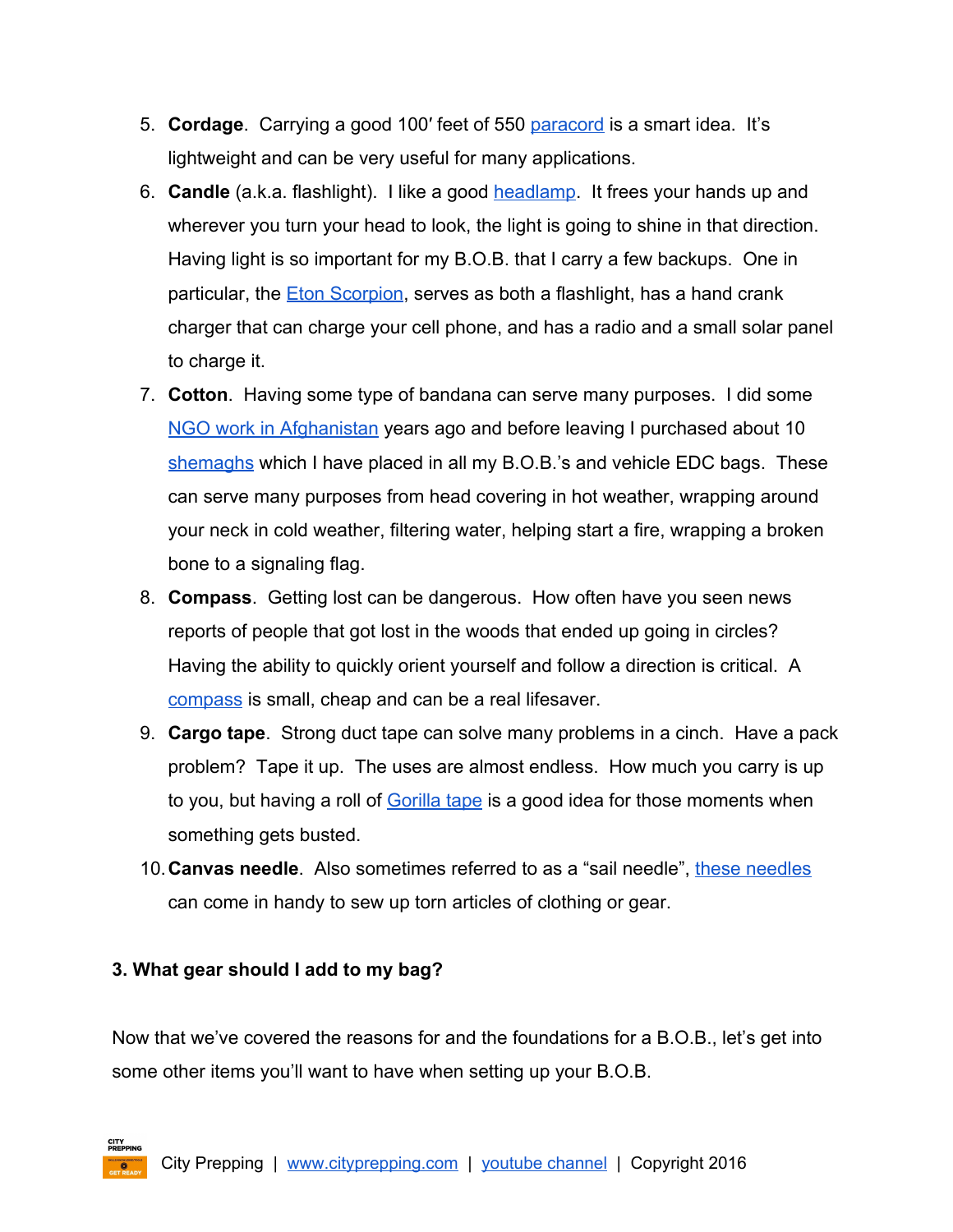As mentioned at the beginning of this document, there's no one perfect B.O.B. setup. Every person has different regional issues and physical issues they must consider. So while you're putting together your own bag, consider items you may specifically need. Here are the items (apart from the 10 C's listed above) I have in my bag (most of these items are also in my wife's B.O.B.):

- [Emergency](http://amzn.to/1poAFAO) sleeping bag. These are light weight, small and inexpensive. If you live in a colder climate, you may consider a <u>full-size [sleeping](http://amzn.to/28NOV0k) bag</u>. I keep my sleeping bag by my B.O.B. during the winter since it can get cold in my area, but the rest of the year it's not really needed. The emergency sleeping bag will work fine for my climate.
- [Wetfire](http://amzn.to/1Qtob1v). If you need to get a fire going quickly, this will do the job. Also see my notes above about the [stormproof](http://amzn.to/1QlB4gc) matches and [f](http://amzn.to/1RkTDid)lint steel fire [starter](http://amzn.to/1RkTDid) I have. The ability to start a fire in a bug out situation serves many crucial purposes.
- Batteries. I have a few different things that need batteries in my bag, the most important of which is my flashlight. Ideally it helps when all your electronics running on the same type of batteries (i.e. AAA) so that you only have to carry one type of battery. Side note: when storing your electronics in your pack (i.e. flashlights, 2 way radios, etc.), don't leave the batteries in these devices as they may experience corrosion and destroy your device. Instead store the batteries separately in a ziplock bag. I bunch my together with a rubber band so they aren't touching end to end. While not probable, I don't want to risk my batteries causing a spark or fire. A [q](https://www.google.com/webhp?sourceid=chrome-instant&ion=1&espv=2&es_th=1&ie=UTF-8#q=batteries%20touching%20cause%20fire)uick search on [Google](https://www.google.com/webhp?sourceid=chrome-instant&ion=1&espv=2&es_th=1&ie=UTF-8#q=batteries%20touching%20cause%20fire) shows the culprits are usually 9 volt batteries, but I'd prefer to avoid risking it.
- [Energy](http://amzn.to/1poBrhe) bars. Try to find a balanced bar. Something that is not all sugar but is rather balanced with protein, fat and carbs. Having 4 or 5 of these in your pack can help if you're on the move or just need something for a simple morale booster.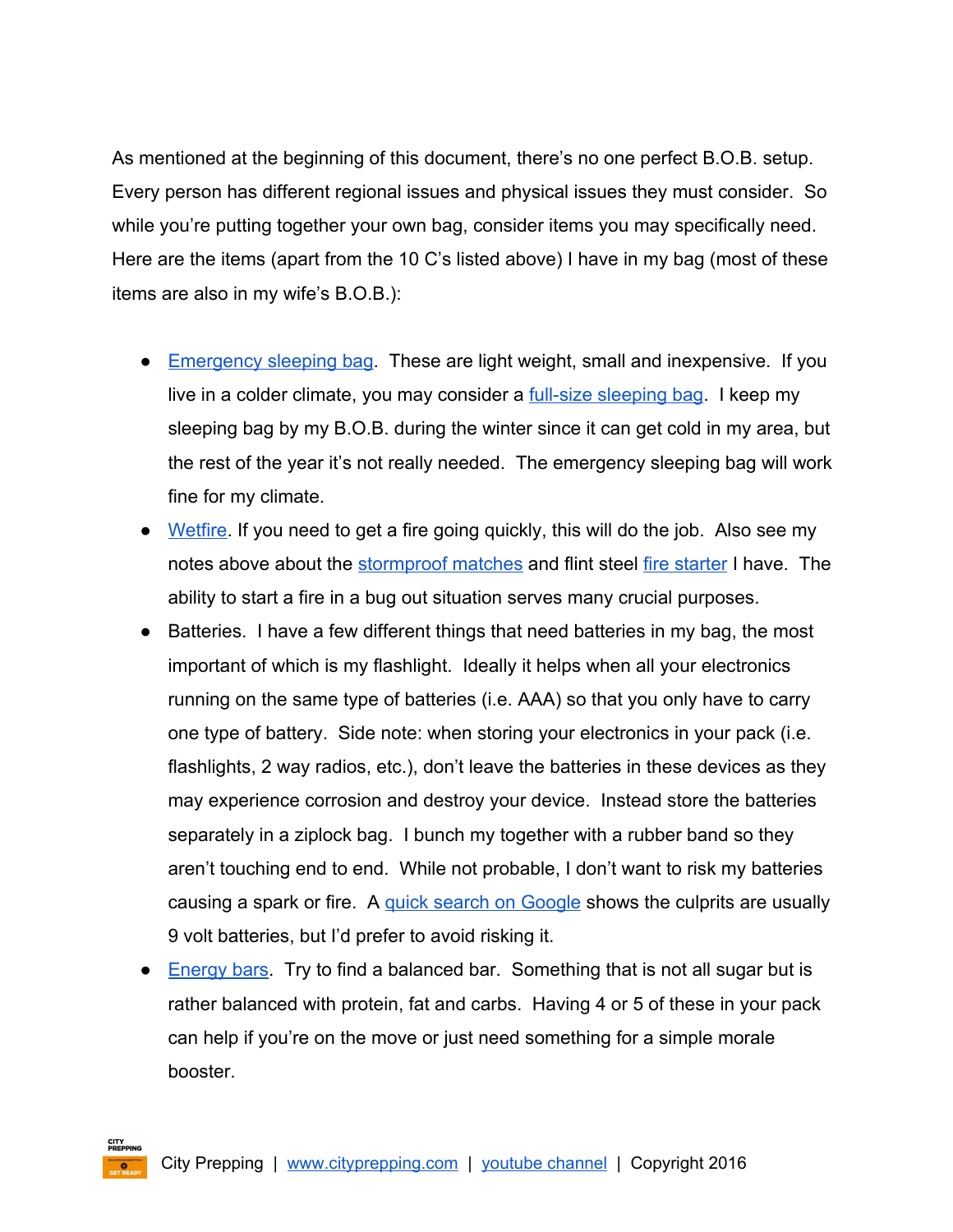- [Snares](http://www.artofmanliness.com/2012/03/29/how-to-build-a-small-game-survival-snare/). You can easily make a few of these to stow in your pack. They're small and barely take up any space or add weight and could provide an opportunity to snag a meal. Just be sure you [know](http://www.artofmanliness.com/2012/03/29/how-to-build-a-small-game-survival-snare/) how to use them.
- Rain [gear.](http://amzn.to/1poC8aq)
- $\bullet$  [MRE's.](http://amzn.to/1UAEdvE) I carry a few of these in my pack. If you need to cook a meal quickly, these are awesome. They come with their own built-in heater to warm up your food, so it's great to have a few of these.
- [Mountain](http://amzn.to/1poCoGc) house meals. There's a lot of variation on these types of freeze-dried meals you can quickly heat up with hot water. They're very lightweight and provide a balanced meal. While we're on the subject of food, you need to consider your calorie intake. If you're on the move, a minimum of 2200 calories for the typical person per day is a good number to shoot for (which is very low). Ideally you'll need a lot more if you're covering a lot of ground each day, but there's only so much space in your pack. I add up all the snack bars, MRE's and freeze dried food to about 2200 to 2500 calories a day.
- Food prepping/eating gear. There's an infinite number of configurations and options here, but for my bag, my goal is to be able to heat up water and have a utensil to eat with. I added a **[T](http://amzn.to/1TU7aSP)oaks [titanium](http://amzn.to/1TU7aSP) cup** which weighs next to nothing, a [Stanley](http://amzn.to/1QtqUIj) Cook Camp set and a [l](http://amzn.to/1TU7qBf)ight my fire [titanium](http://amzn.to/1TU7qBf) spork.
- [Stove.](http://amzn.to/1UAFyma) While not necessary, I like having this in my bag if I need to heat up some water without starting a fire (in the event I don't want to be seen). Still, they're small, lightweight and with a small fuel canister, you can get some water boiling quickly.
- Multi-tool knife. These come in handy in so many ways.
- [Medical](http://amzn.to/1QtrNjW) kit + R.A.T.S [Tourniquet](http://amzn.to/1QtrExa) [+](http://amzn.to/1Qtulij) Israeli [Bandage.](http://amzn.to/1Qtulij) You might be on your own for awhile. Having the right medical gear is critical. Not only do I want a basic medical kit, but having the ability to treat traumatic injuries is critical.
- [Whistle.](http://amzn.to/1QtrKVp) Great for signaling.
- [Journal.](http://amzn.to/1QtrVA0) Documenting important details you may need to retrieve later.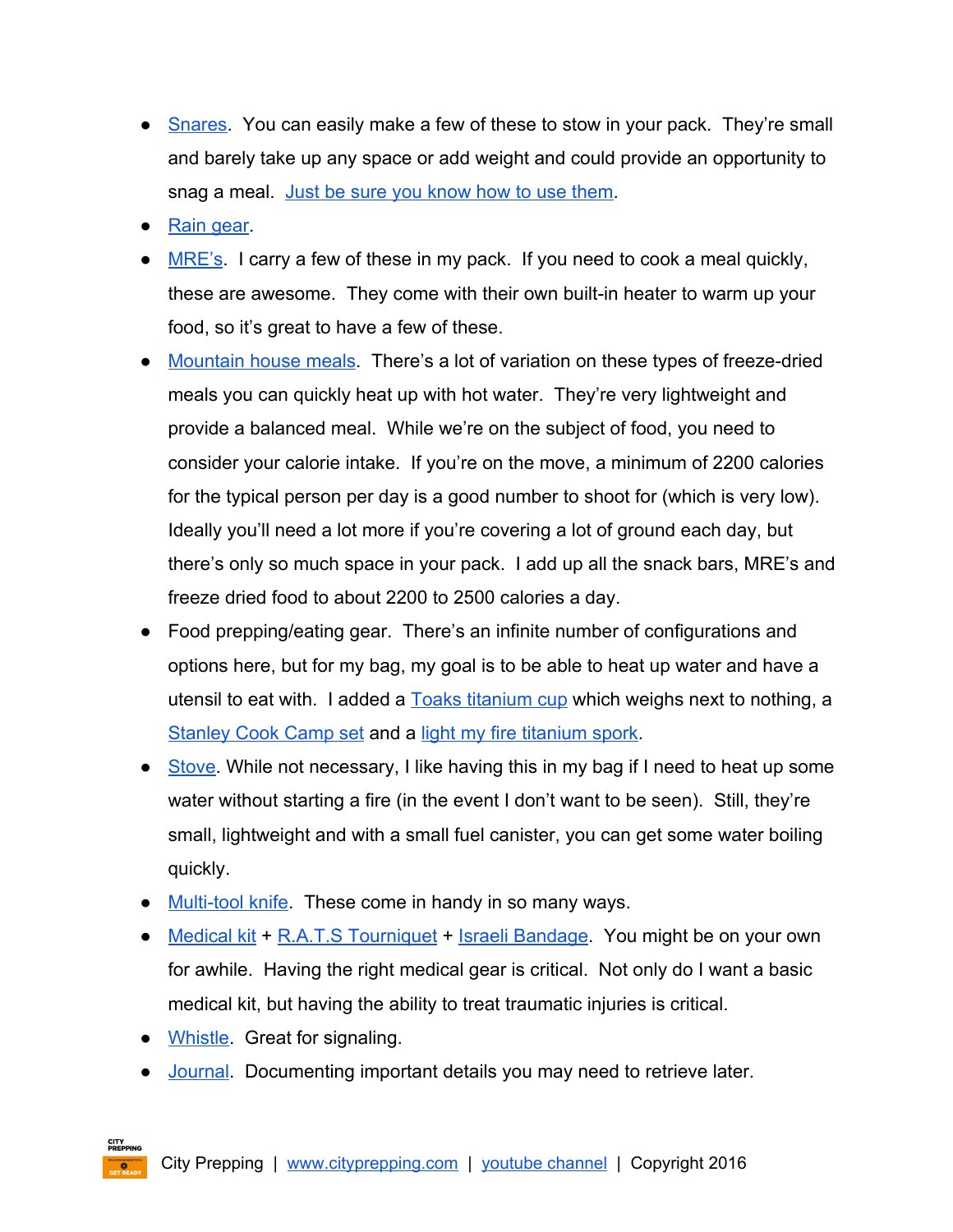- [Monocular](http://amzn.to/1Qts6v9). Great for seeing things up close while keeping your distance.
- [Gloves.](http://amzn.to/1TU8Z1W) I carry these in my  $E.D.C.$  bag (that can be attached to my  $B.O.B.$ ) and use these a lot.
- Two way HAM [radio.](http://amzn.to/1UAGPtr) If cell phone towers go down, having a backup means of communication is very important.
- [Rescue](http://amzn.to/1TUblhe) Flash Mirror. If you're wanting to draw attention to yourself, this is great to get attention even when at a far away distance.
- SAS Survival [handbook.](http://amzn.to/1QttVIG) Knowledge is power and can help to ensure you can survive. I even have the **[SAS](http://amzn.to/28Pcjfb)** app on my phone.
- Tush [wipes.](http://amzn.to/1TUbFg8) Like toilet paper but better.
- Tent [stakes](http://amzn.to/28PcrLB) x 4. These can be used to tie down the rain tarp at the corners or could be used in a fire (already driven into the ground) to rest my pot on when boiling water.
- Alcohol hand wipes.
- Foldable air respirator.
- Glow [sticks.](http://amzn.to/28JUbAl) Great for light and great for signaling (attach one of these on the end of a 2 foot cord and swung around at night time can be seen far away).
- Chapstick.
- USB [thumb](http://amzn.to/28MAUi7) drive.
- [Super](http://amzn.to/28Lr0zR) glue (small).
- Cash (minimum \$20).
- [Carabiners.](http://amzn.to/1Qtv7f3)

## <span id="page-6-0"></span>**4. How much can you add to your B.O.B.?**

So obviously the 10 C's listed [above](#page-1-1) are a primer for the core essentials, but there's quite a few other items you're going to want to add in your pack which we detail in point #3. This is where weight comes into play. A good rule of thumb is that your pack shouldn't weigh more than 25% of your body weight. As a teenager I would go on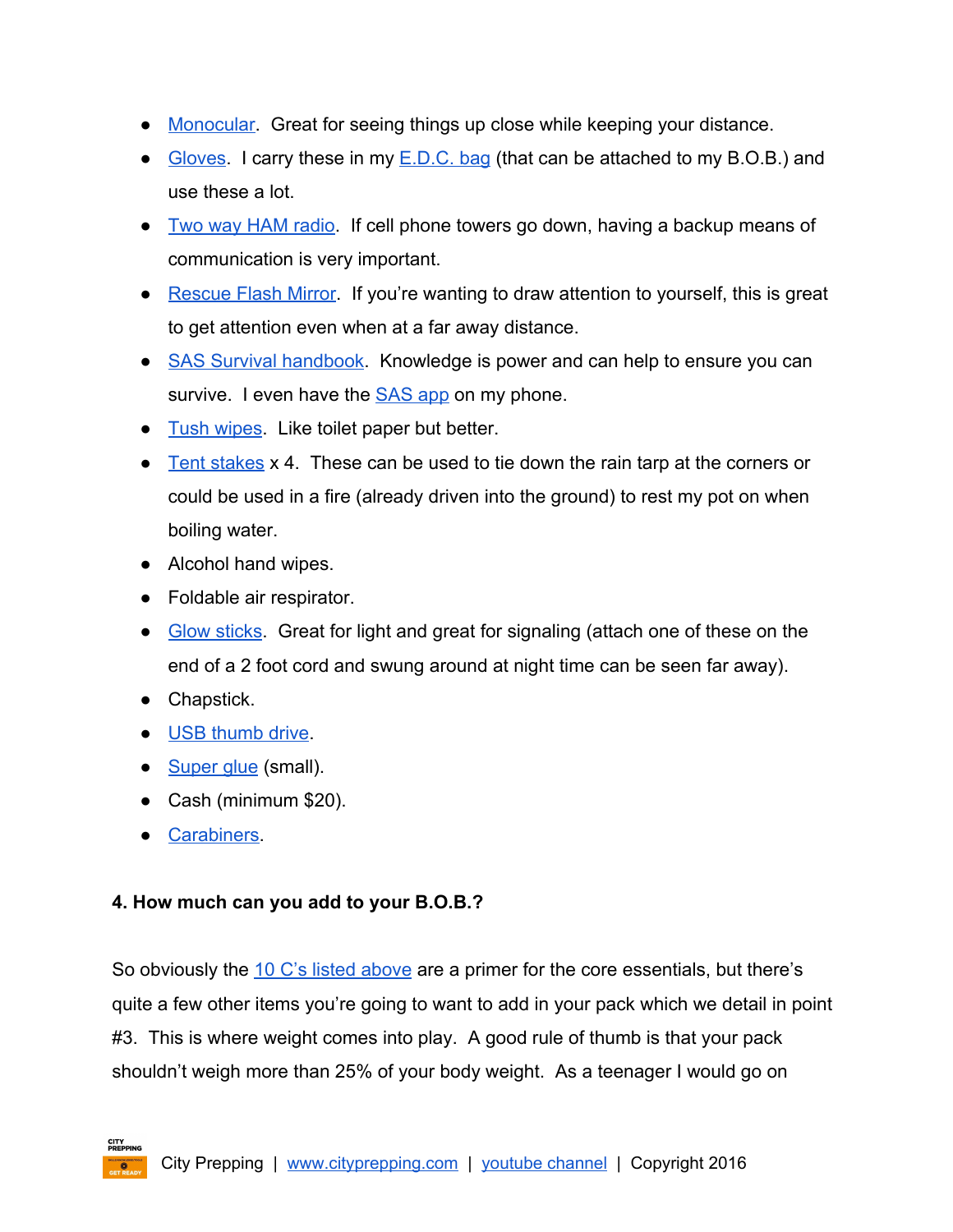backpacking expeditions where we sometimes would carry up to 50 pounds or more of gear for a few weeks and at that time I barely weighed 120 pounds. So obviously you can carry more than 25% of your weight, but **you have to factor your physical condition**. Don't think you're going to have a 50 pound bag sitting in your closet you haven't carried in years that you can just throw on your back and head out. It's probably not going to be that easy.

While this document is not designed to go into detail about getting into shape and gaining strength, it's something you need to factor in nonetheless (I'll leave the how up to you) into how much you'll be able to carry.

# <span id="page-7-0"></span>**5. How do I find the right bag for me?**

The goal of any backpack is to keep the weight off your shoulders and squarely on your hips. REI produced a great <u>[document](http://cityprepping.com/wp-content/uploads/2016/06/rei-backpacking-infographic.pdf)</u> explaining how to find the right pack and properly load it.

There's quite a lot of options depending on budget and personal tastes. Here's a few I'd recommend that range from the low to the higher end:

- [TETON](http://amzn.to/1nhBp9a) Sports Scout 3400 Internal frame. This bag definitely doesn't yell "Tactical!" and at \$57.00 (with stellar reviews on Amazon), this pack is hard to beat.
- 5.11 3 day Rush [backpack.](http://amzn.to/1nhBslx) This is definitely a prepper favorite. In the \$136.00 price range, it's a solid backpack that many of our soldiers on deployment use and recommend.
- [Eberlestock](http://amzn.to/1nhBxWg) HalfTrack Military Pack. On the higher end of the price range (around \$250), this pack is built like a tank and the attention to detail is impressive. Definitely one of those pieces of gear you know is going to last a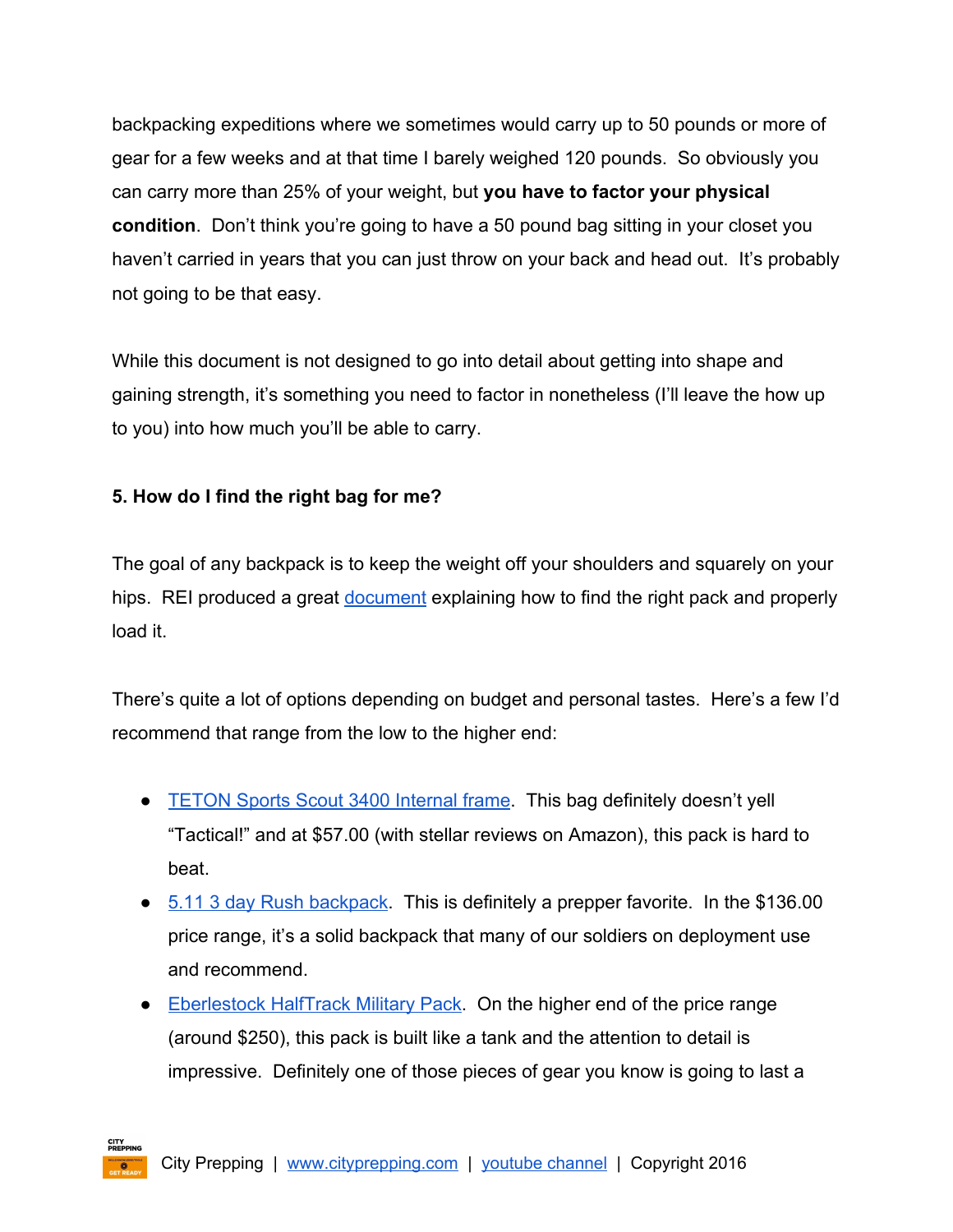long time and is used by some of the military's special operations forces. If you have the money for this, you won't go wrong picking this up.

## <span id="page-8-0"></span>**6. How much money will it costs to build a B.O.B.?**

Price can vary depending on the type of gear you add and the level of quality you choose. For example, you may decide to use a cheaper fixed blade knife (i.e. [Morakniv](http://amzn.to/28KSB4v) [knife\)](http://amzn.to/28KSB4v) instead of buying an [expensive](https://www.amazon.com/gp/product/B001N1DPDE/ref=as_li_qf_sp_asin_il_tl?ie=UTF8&tag=cityprep-20&camp=1789&creative=9325&linkCode=as2&creativeASIN=B001N1DPDE&linkId=a4ddf2d938e07a872aed842aa3f1e747) one. While I suggest specific gear above, there's many options or alternatives. I've listed what's in my personal B.O.B., but remember, the best gear you can carry is the gear you own. You can easily spend thousands of dollars on a B.O.B. or keep the cost around \$150. There's no need to break the bank on a good B.O.B. but as in all things in life, quality gear doesn't come cheap and if my life depends on something working properly, I'm not always looking for cheap. If you have to skimp, don't skimp on the core [items.](#page-1-1)

# <span id="page-8-1"></span>**7. Bugging out with children.**

When having to leave your home, traveling with children can present various challenges. We try to break down the things you need to be aware of by age.

- **● Infants (0 to 1 year old)**
	- $\circ$  This age group definitely presents some challenges if you're in a situation where you have to leave your home. While it will make things very difficult, remember that through history there have been groups that have found ways to survive (and even thrive) with infants.
	- **○ Transportation**
		- Obviously this age range has no mobility on their own but with [carriers,](http://amzn.to/28OapMl) [slings](http://amzn.to/28Sne7P) or [strollers](http://amzn.to/28OagbW) it is possible to transport them. A few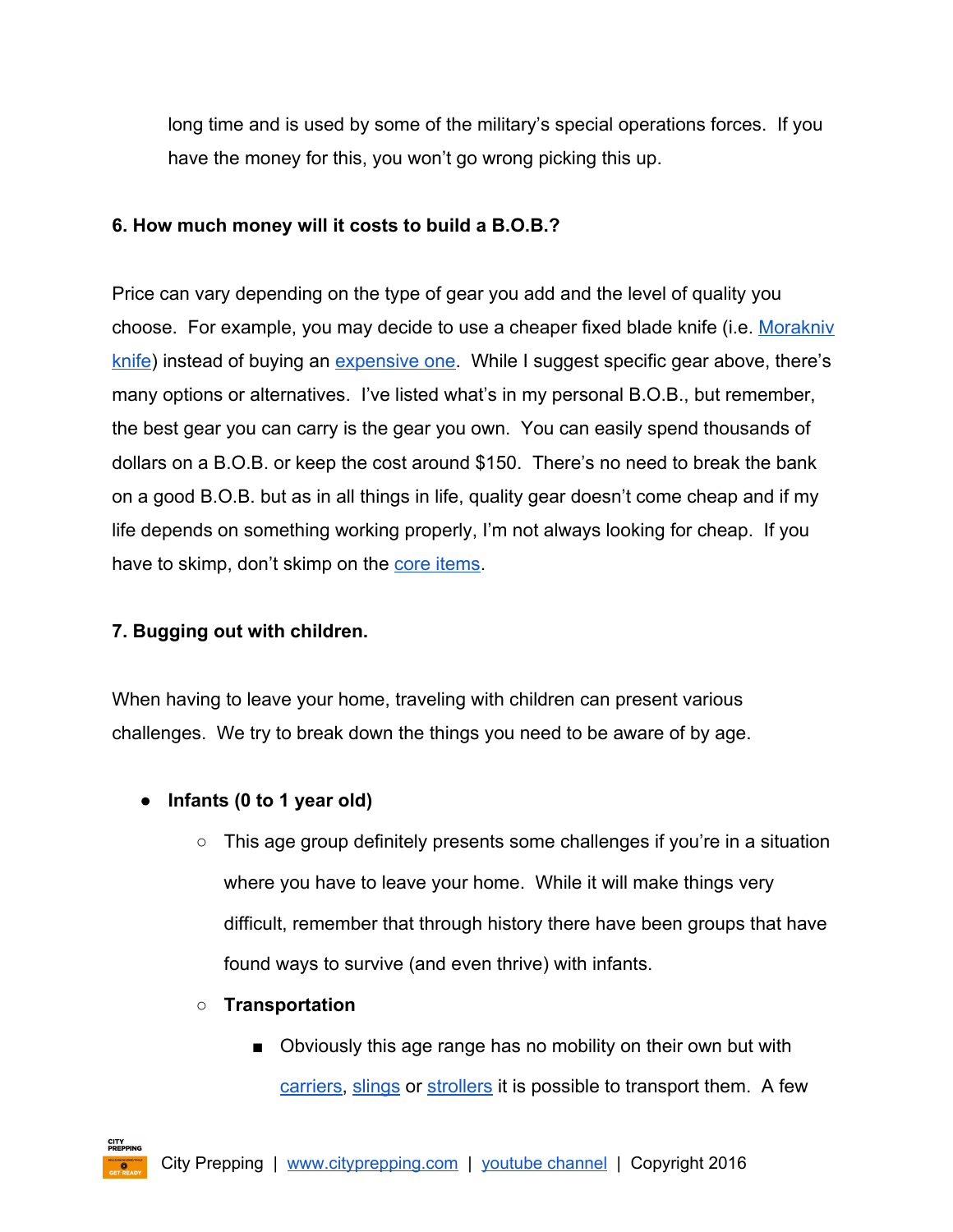years ago my family and I traveled the United States for about a year and  $\frac{1}{2}$  in a RV. When we first went on the road our children were 2 and 4...very young. Many of the National Parks we visited were very large which is very tiring for a child at this age. With umbrella strollers, we were able to take our children literally everywhere. I remember one time we were in Yosemite climbing large hills pushing them and over all sorts of obstacles. On one occasion when we were in a BLM in Moab, Utah (in the middle of nowhere), pushing our children in strollers through some very tough terrain. My point is this: if your children are tiny, and you've already got a bag on your back, there's a good chance you'll have to either carry or push your child in a stroller. With a heavy load on your back, adding a child on your person may present some challenges (but not impossible). Remember, the Native Americans would carry their children in a papoose often strapped on their person so it is doable.

- **○ Food**
	- **■** If possible, breastfeeding is ideal but for some may not be possible. Having formula and bottles ready in a bag ready to grab at a moment's notice will be important. Remember: the water you add to the formula needs to be safe for drinking.
- **○ Gear**
	- This age group will have several different items to be brought along to make sure their needs are met: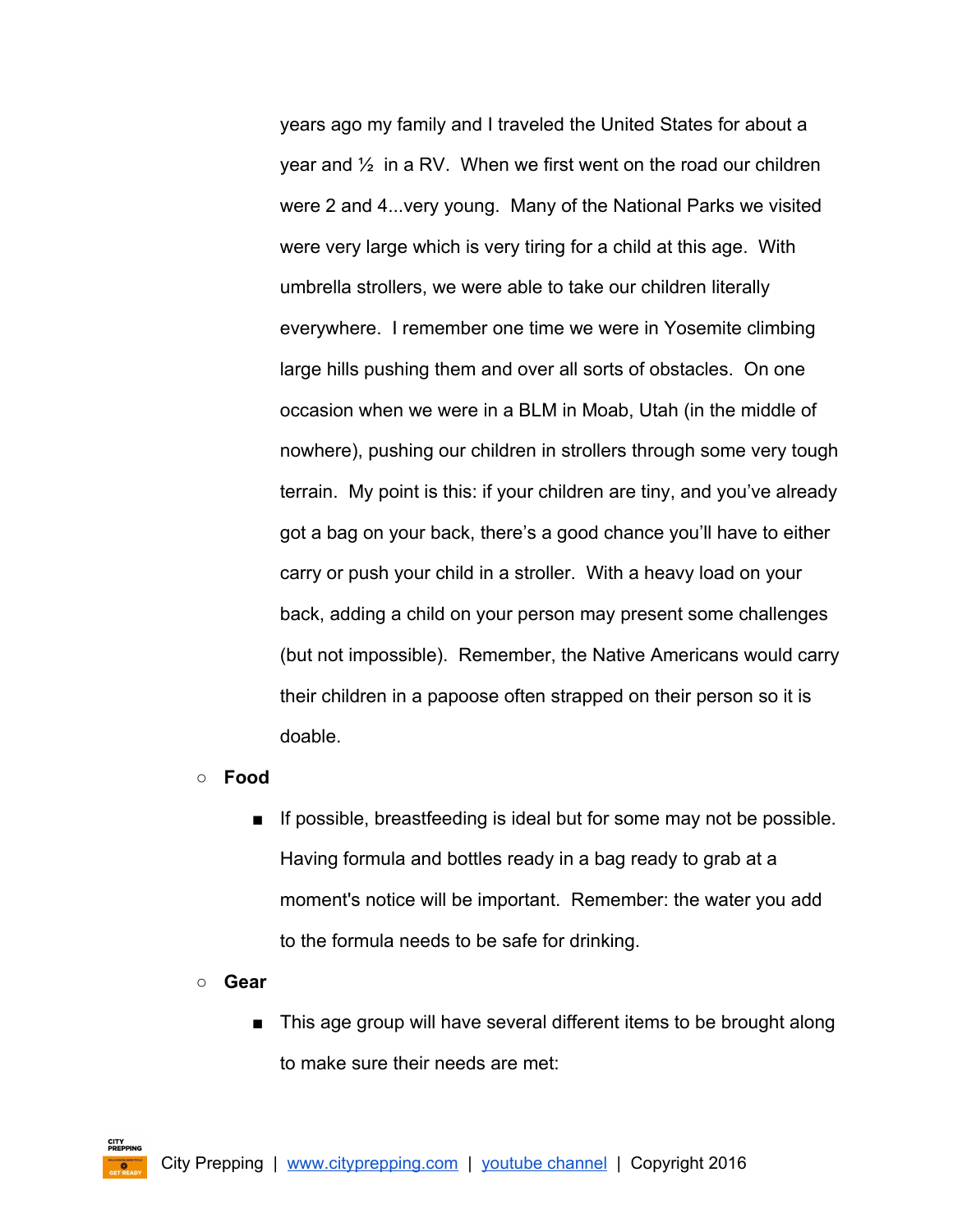- Diapers
- Diaper rash cream
- Clothing to keep them warm
- Bottles (which you most definitely will need to keep sanitized)

## **○ Special Considerations**

- Out of all the age groups, this one represents the most challenges as they require constant attention to prevent them from injuring themselves (think open fires in your campsite), they're unable to care for themselves and they're the hardest to stay mobile with. But remember, it is possible!
- $\blacksquare$  If you have children in this age group, do all you can to bug-in rather than bugging out.

## **● Toddlers (2 to 5 years old)**

- This age like infants will represent challenges in that they will require assistance moving from one location to the next and they're not yet able to carry their own gear. You'll also need to keep an eye on them as they will be unaware of the dangers that may be present in their environment. This is going to be a very traumatizing period for them and you'll probably be carrying them a lot as they'll probably be clingy and need reassurance that everything is going to be okay.
- **○ Transportation**
	- As I mentioned above with Infants, we spent a long period of time on the road traveling the U.S. and were able to navigate even the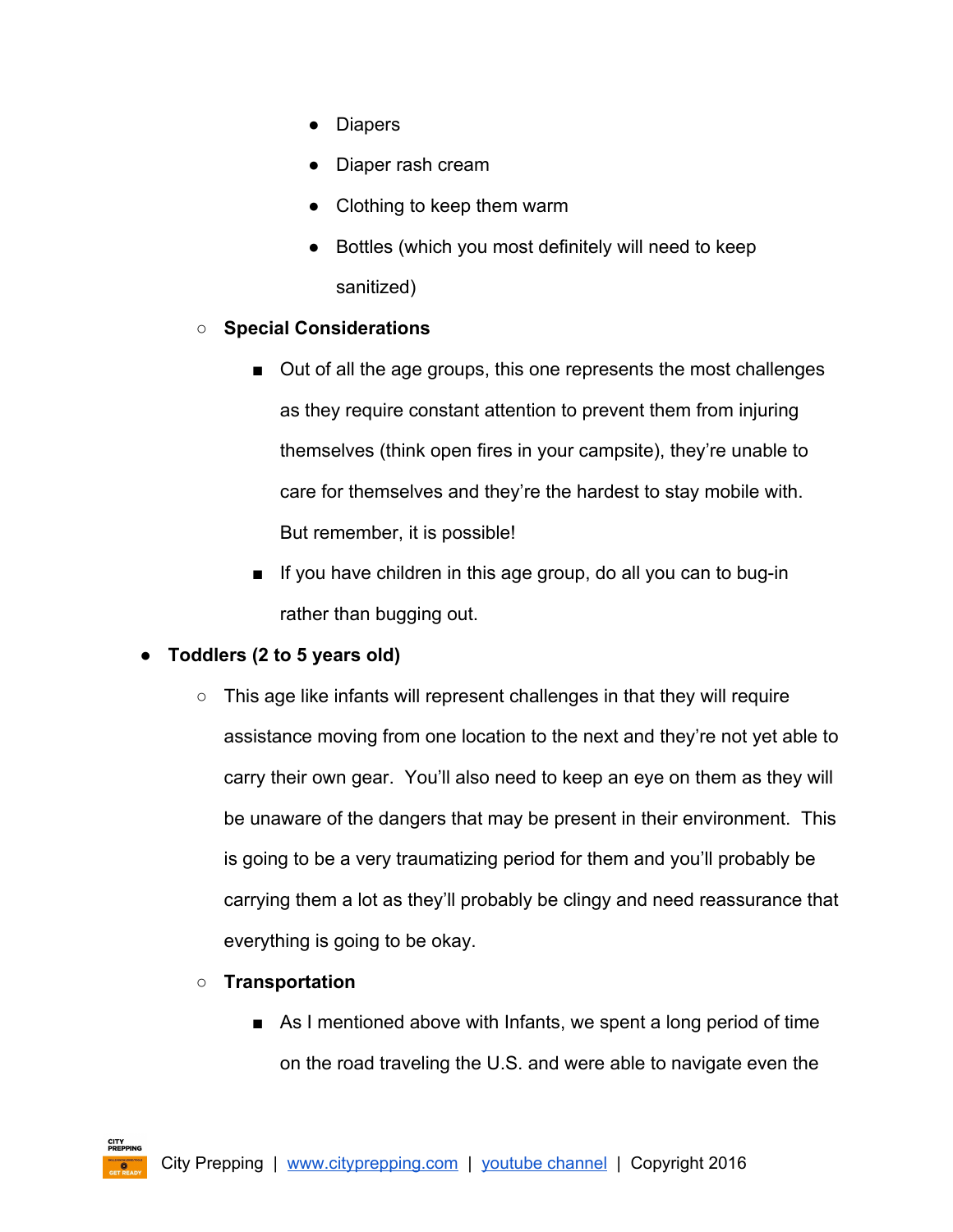toughest of terrains with [strollers.](http://amzn.to/28OagbW) At this age they may be somewhat mobile at this time, but count on having to either carry or push them in a stroller.

#### **○ Knowledge**

■ At this age you can begin to train and teach children basic skills to keep them safe. Teach them the dangers of bodies of water, insects and other potential hazards. Being forced out of your home forces you into an environment with plenty of safety issues and the sooner you educate your child, the better.

#### **○ Gear**

- This age group doesn't have a lot of specific needs (assuming your child has no food allergies) but there's a few things you'll need to consider. They might be able to carry a very small pack at this age, but keep it very light. At most, you'll probably only be able to get clothes in their bag (assuming you're not carrying all their gear), potentially more if they're in the higher age range of this group.
	- Diapers
		- Some children are potty trained by around 2 but some are not. You'll definitely need to consider this as part of your gear in the event you have to leave quickly.
	- **Toys** 
		- Non-electric: when we would travel with our little ones, we would usually buy them a new, simple toy to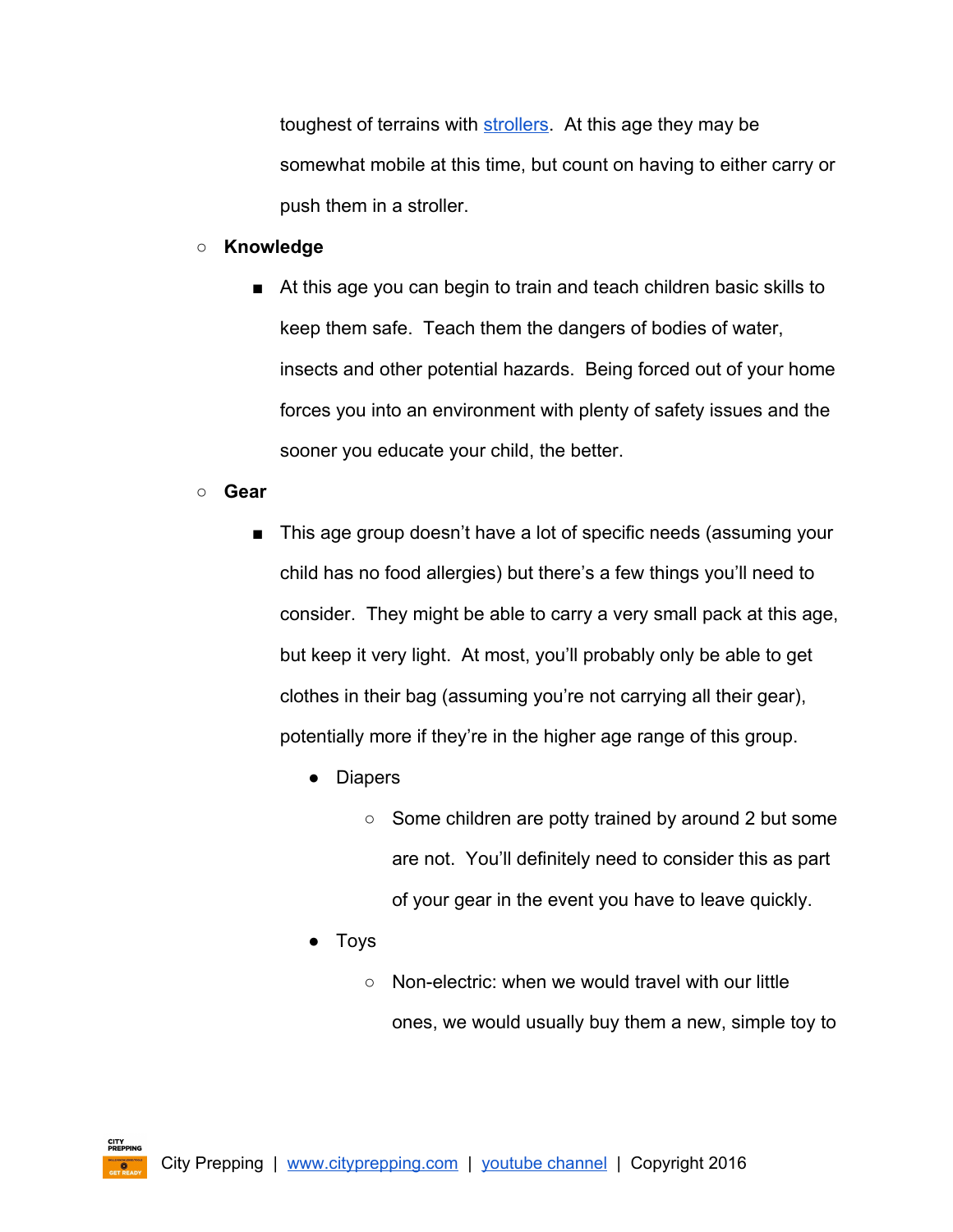keep them distracted. Plan to carry along a new or favorite toy or doll.

- Electric: most kids these days are already using tablet or mobile phones by this age. Be sure to have some way to recharge these devices, like a hand [crank](http://amzn.to/1QlG7NF) [flashlight](http://amzn.to/1QlG7NF) that can charge devices with a USB plugin.
- Comfort item
	- $\circ$  This is going to be a very stressful time for them and having something familiar that gives them comfort (a toy, a blanket) will help reduce stress for everyone.
- Change of clothes
- Toiletries

o Tush [wipes,](http://amzn.to/1TUbFg8) toilet paper, toothbrush and toothpaste.

# **○ Special Considerations**

- The biggest challenge with this age group is their need to communicate their frustrations through yelling or tantrums. Remember, this is going to be a very traumatic time for this child that is used to thriving in the security of their home which has now been ripped away. Everything is new and they'll feel a lot of anxiety and fear. Try your best to go to areas where their yelling does not bring unwanted attention to your group.
- **● School Aged Kids (6 to 10 years old)**
	- At this age they can begin to carry *very* light loads and are at an age where a lot of development and learning begins. At best, they can do a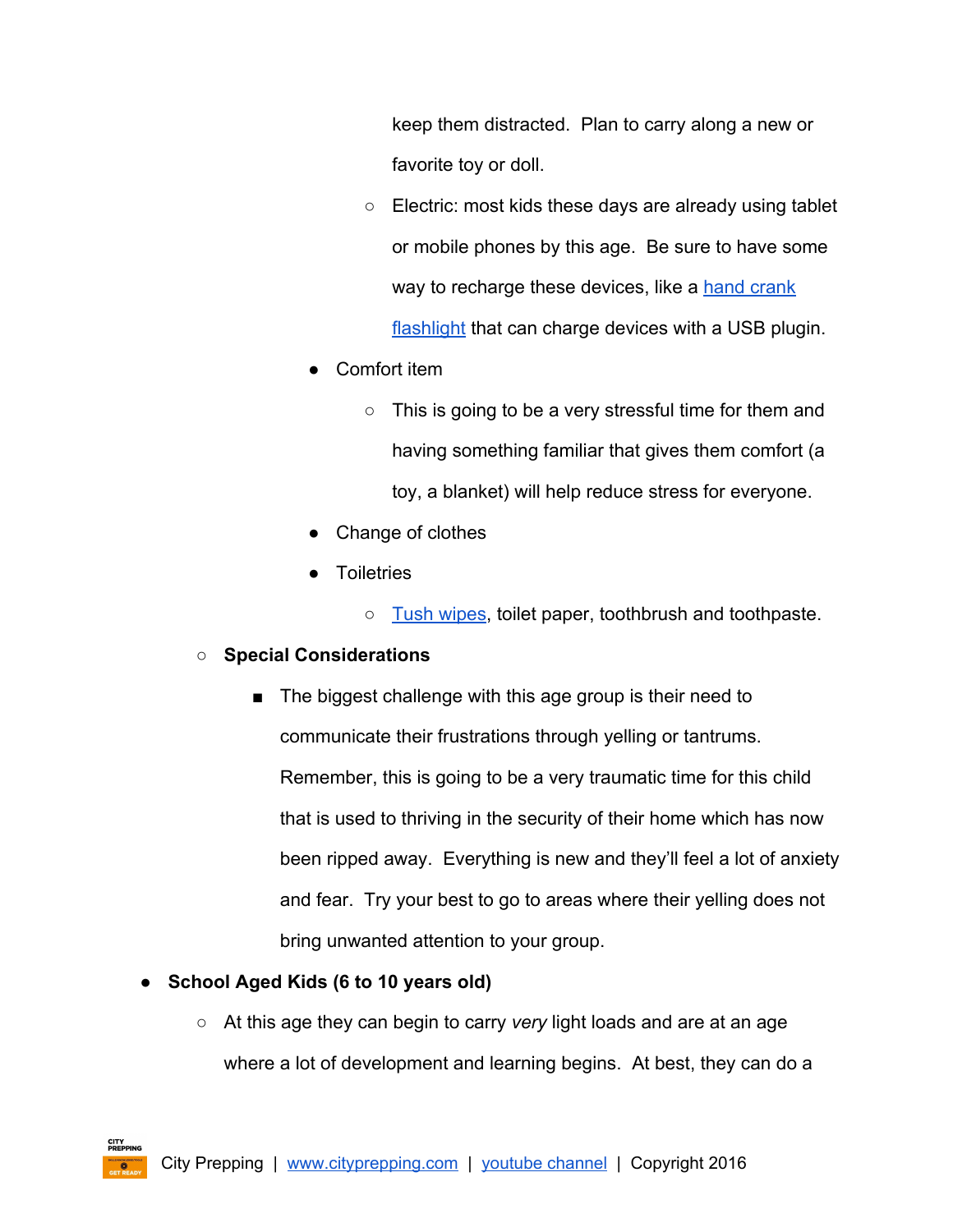light amount of work (picking up firewood, helping around the camp, foraging, etc.), but don't expect a lot.

- **○ Transportation**
	- This age group can begin to move on their own, although not as far as an adult. Remember, you have to be patient with this group. You can only push them so far before they get exhausted which will mean you'll have to end up carrying them.

# **○ Knowledge**

■ This is an age where you can begin to introduce them to firearm safety and the basics of firearms and how to shoot. In addition, teach them how to use a compass, how to tie a knot. Make learning fun and they'll pick up skills which can be useful to the group.

**○ Gear**

- This age group doesn't have a lot of specific needs (assuming your child has no food allergies) but there's a few things you'll need to consider. This age group can carry a little more gear than the toddler age, but be careful not to wear this child out. Things you'll want to consider to pack for them:
	- [Sleeping](http://amzn.to/1poAFAO) bivvy
	- Candy
	- **[Flashlight](http://amzn.to/28OCqBn)** 
		- Batteries
	- Smart phone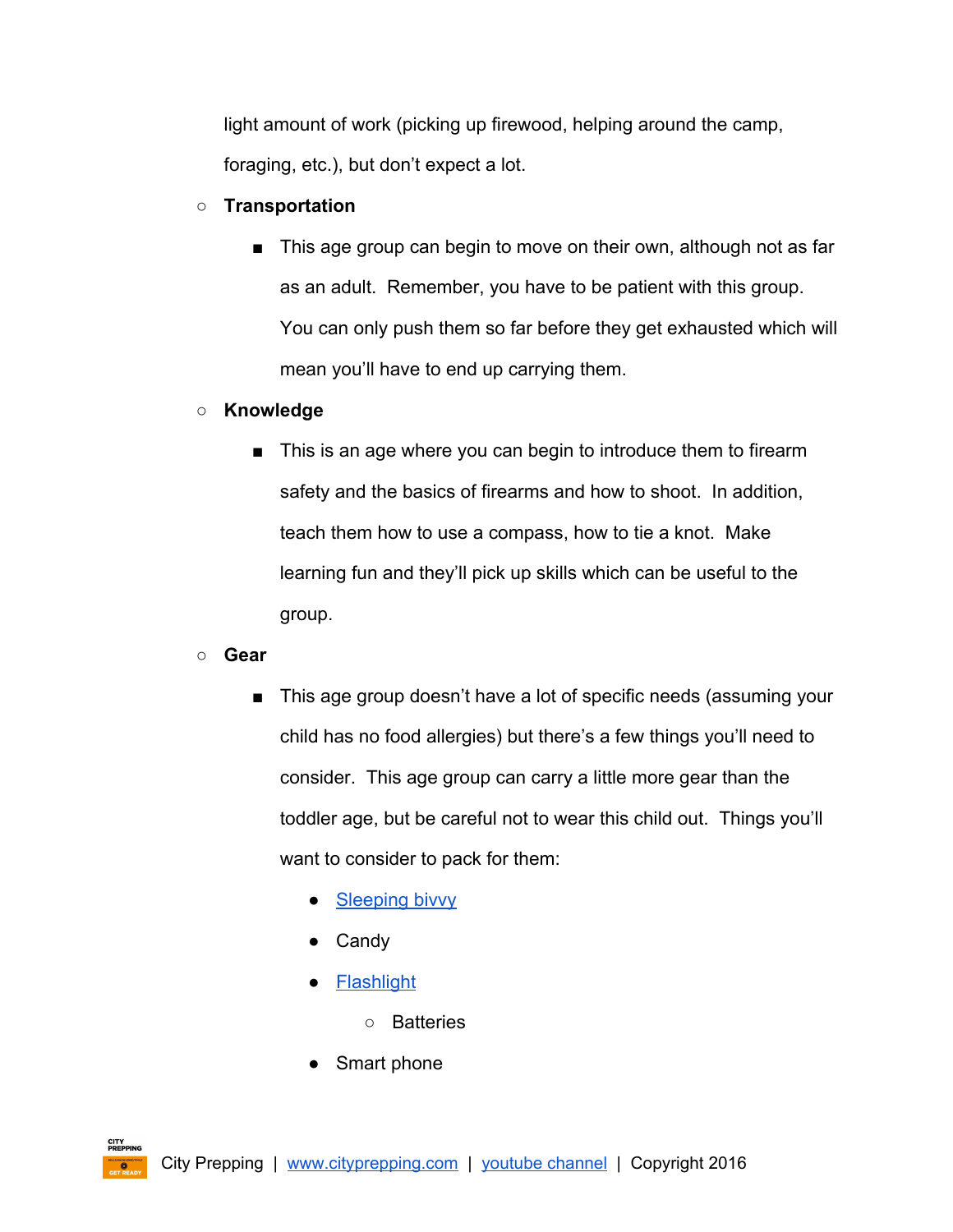- Games will help keep them distracted. Be sure to have some way to recharge these devices, like [hand](http://amzn.to/1QlG7NF) crank [flashlight](http://amzn.to/1QlG7NF) that can charge devices with a USB plugin.
- Cup
- **Utensils**
- Deck of cards
- [Energy](http://amzn.to/1poBrhe) bars
- Change of clothes
- Toiletries
	- Tush [wipes,](http://amzn.to/1TUbFg8) toilet paper, toothbrush and toothpaste.

# **○ Special Considerations**

■ This age group doesn't have a lot of special considerations as they're now coming into an age where they're more mobile, independent and at a small level can begin helping out. Just remember to not push them too hard and exhaust them or you'll end up having to carry them.

# **● Tween/Teens (10 to 18 years old)**

- At this age they can begin to carry their own gear. You may need to find a pack with a smaller frame (for the younger age group), but don't be afraid to let them carry all their own survival gear. Be careful not to buy a cheap pack for them but rather something that is rugged enough for them to carry.
- **○ Transportation**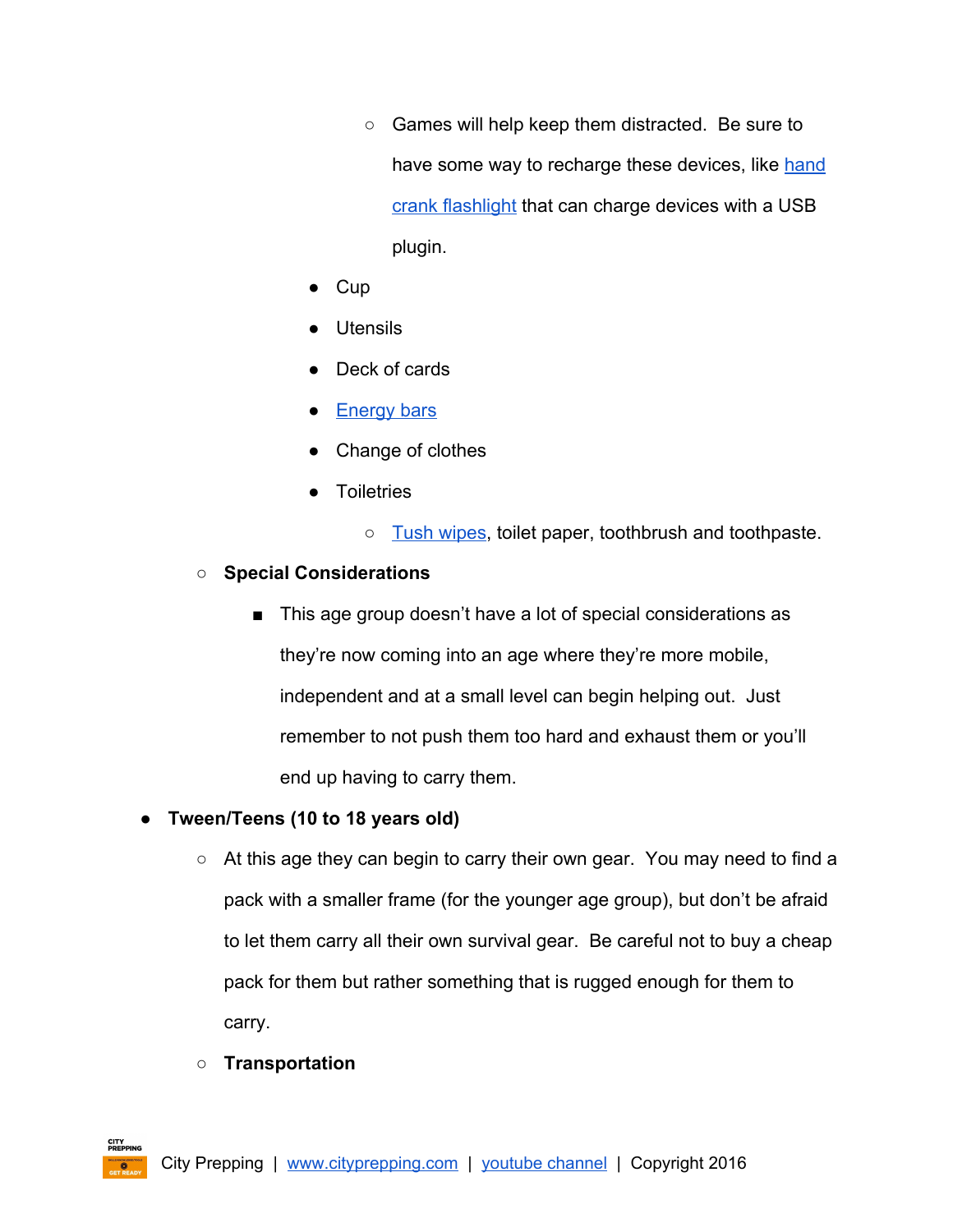■ This age group can move on their own and often further than adults. By the time they reach about 14 years of age they typically have more endurance than many adults.

### **○ Knowledge**

■ This is an age where you can begin to introduce them to more powerful firearms. If they have a foundation of gun safety that has been established, they can begin to help with hunting and security in your group.

**○ Gear**

- This age group can carry their own full gear load out.
- **○ Special Considerations**
	- This group doesn't really have special considerations and by the age of 12 or 13 can begin contributing to the group at the same level as an adult.

## <span id="page-15-0"></span>**8. Where to store bug out bags.**

In the event I have to bug out, I have all my gear in one place so I can grab it and go. Again, the key is to not just have the gear scattered around your house but rather to have everything in one place so that if you have to head out quickly, you can without having to spend time you don't have trying to gather everything together.

I personally keep my gear in a closet near my garage. I have considered many times what bugging out will look like in my situation. If we were forced to flee our home, more likely than not we'll be leaving in our vehicles parked in our garage. Also I don't want my gear sitting out in plain site so I store our packs at the front of our closet.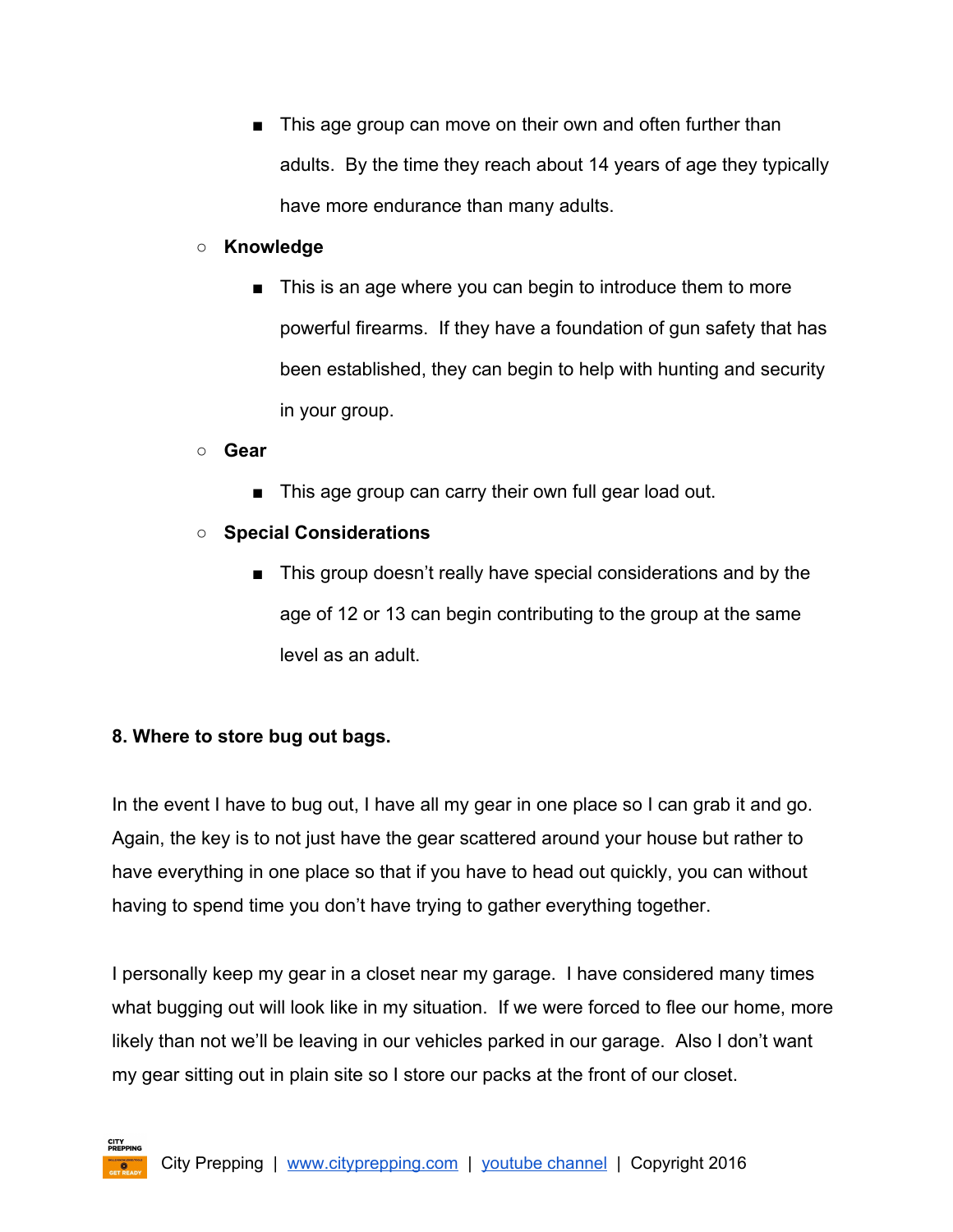# <span id="page-16-0"></span>**9. Other items to have ready to support your bug out bag.**

Having your bag ready means you have the gear ready to go on a moment's notice but I also keep other items that I'll need when I bug out nearby. For example, you'll want water when you have to head out, but keeping your water containers in your B.O.B. filled with water in storage is not advisable (as bacteria will develop). I keep the following gear stored alongside our B.O.B.'s:

- Water
	- $\circ$  2 gallons (which I rotate monthly)
- Clothes
	- These get rotated based on the season. For myself I have a bucket next to my bag so I can simply grab it and go in the event of an emergency. In the bucket I have my boots, jackets (inner lining and outer shell), pants, underwear, long sleeve shirt, thick socks and a hat. Basically all the gear I need if I had to throw my pack on my back and start hiking.
- Firearms and ammunition
	- These are all locked up and secured but ready to be pulled from my gun safe.

# <span id="page-16-1"></span>**10. Rotating gear in your bag and keeping it up to date.**

Once you build your B.O.B. and set it up in a closet, you'll want to ensure the gear you have stored inside still does its job when it comes time to use it. As such, here are things you'll want to check on once every few months:

• Seasonal clothing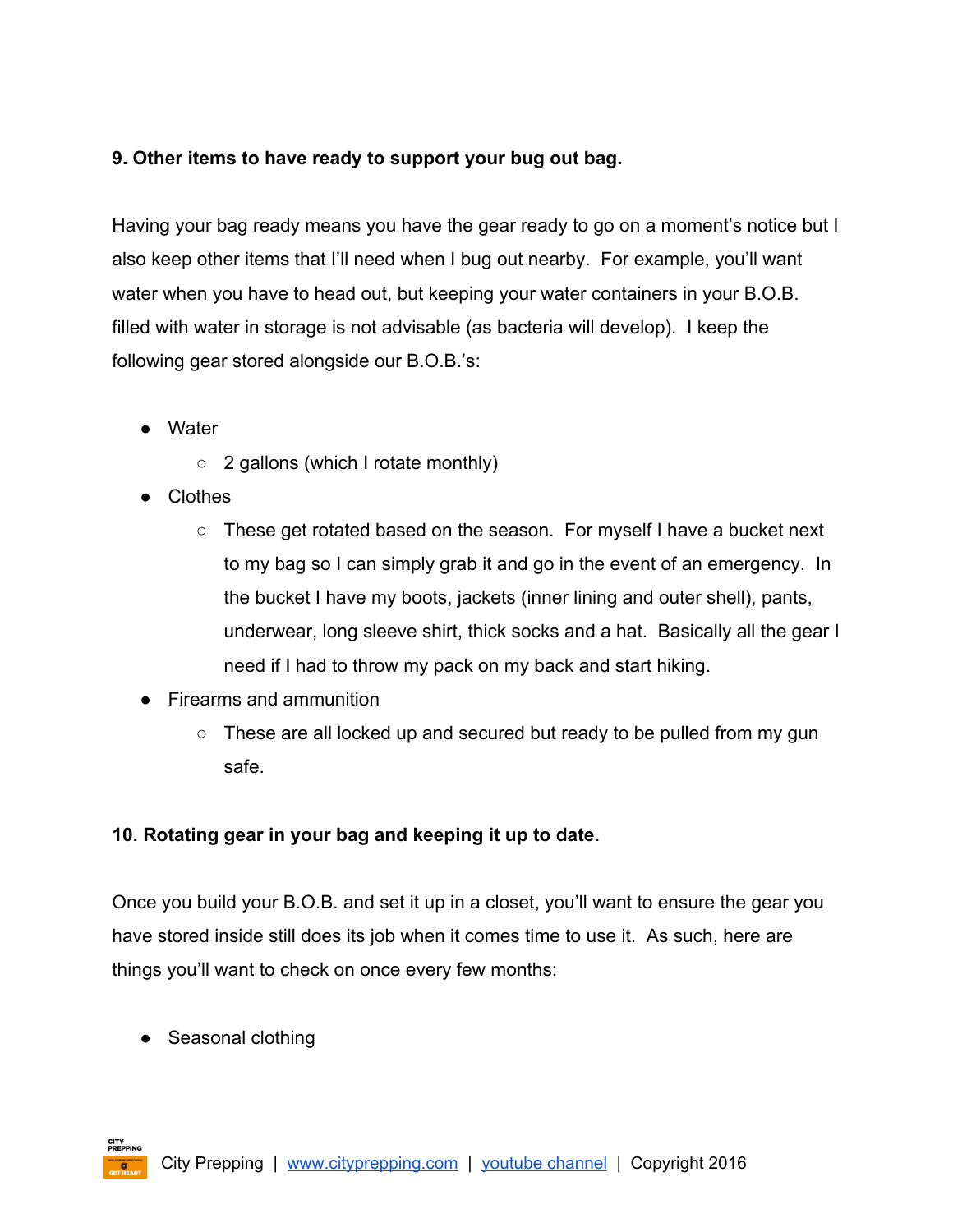- Seasons change and so do the clothing you'll need. Check the clothing you have with your bag to ensure it matches the weather during that season.
- Food
	- $\circ$  The bulk of my food in my bag is [mountain](http://amzn.to/1poCoGc) house which has a 12+ year shelf life. I also have some energy bars which need to be rotated from time to time.
- Batteries
	- We've all seen these corrode and damage either the item they're in or the items around them. As such, keep an eye on these to make sure you're not seeing any corrosion setting in on the contact points.
- Rust
	- $\circ$  If you have items in your backpack that could rust, i.e. a knife, be sure to visually inspect them from time to time. In the example of a knife, you want to make sure you haven't left any types of contaminants on your knife's blade that could cause it to rust. Typically you want to store these in a cool dry place with a light coat of mineral oil.

Set a calendar reminder to check the gear in your bag 3 or 4 times a year to make sure everything is in working order. The time to check it all out is not when you need it but in advance.

## <span id="page-17-0"></span>**11. Testing your bug out bag.**

Having what you think is the right gear is a start, but actually testing it out is a completely different thing.

## **Know thy gear!**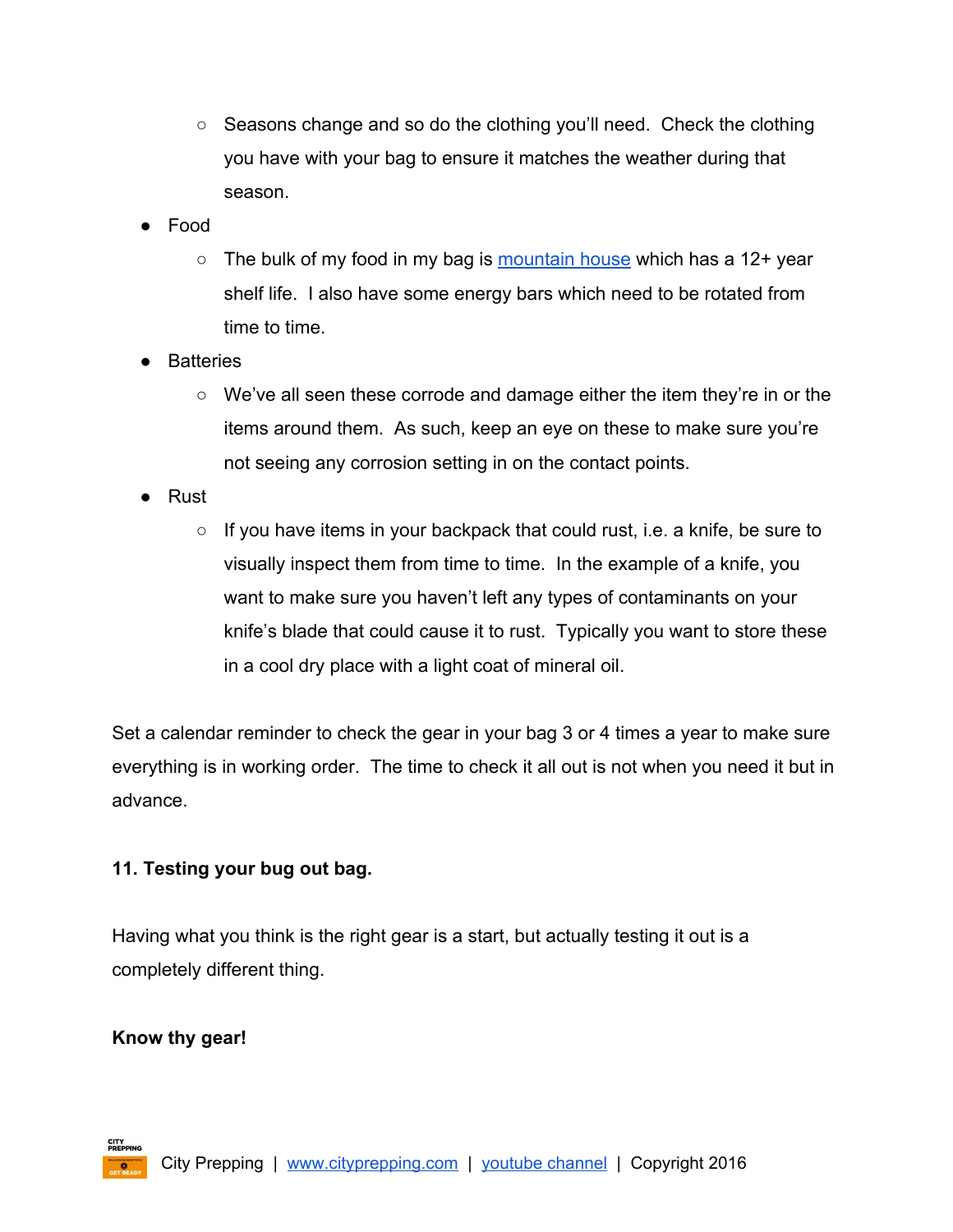After having spent my teenage years camping/backpacking on a monthly basis, I became familiar with my gear and learned what worked and what didn't. Some piece of gear that you thought was going to be so awesome is worthless and is just a dead weight. The more you use things, the faster you learn what works and what does not and you make adjustments.

Now imagine being forced out of your home and potentially having to flee on foot requiring you to survive with the gear you're carrying. If you haven't taken the time to get to know and try out your gear, you might be in for an unpleasant surprise if you're unfamiliar with setting up that tent or understanding how to properly use your gear.

Find a weekend where you can go overnight to try out your gear. Find someone place like a camping ground where you have the safety and security around you that if some of your gear doesn't work properly, you still are within range of help if you need it. Once you feel comfortable with this gear, try a different weekend where you hike a mile or two to a campsite (preferably with a friend). Again, test the gear there as well without the conveniences offered by a campground (i.e. running water or a bathroom). The more you use your gear, the more confident you will become that if an emergency situation, you have the proper gear to save your life. Nothing creates more anxiety than uncertainty and getting to know your gear very well allows you to rest well knowing you'll be ready.

#### <span id="page-18-0"></span>**12. Know where you're going...have a plan.**

Sometimes you may not have many options as to where you can go to in the event of a catastrophe in your area. But it's always a good idea to have a plan A, B, C, etc. Be flexible and adjust as you gain information. Flexibility is an attribute you'll need in times of stress. Situations out of your control may force you to make changes you may not have considered before. For example, your escape route from your area may be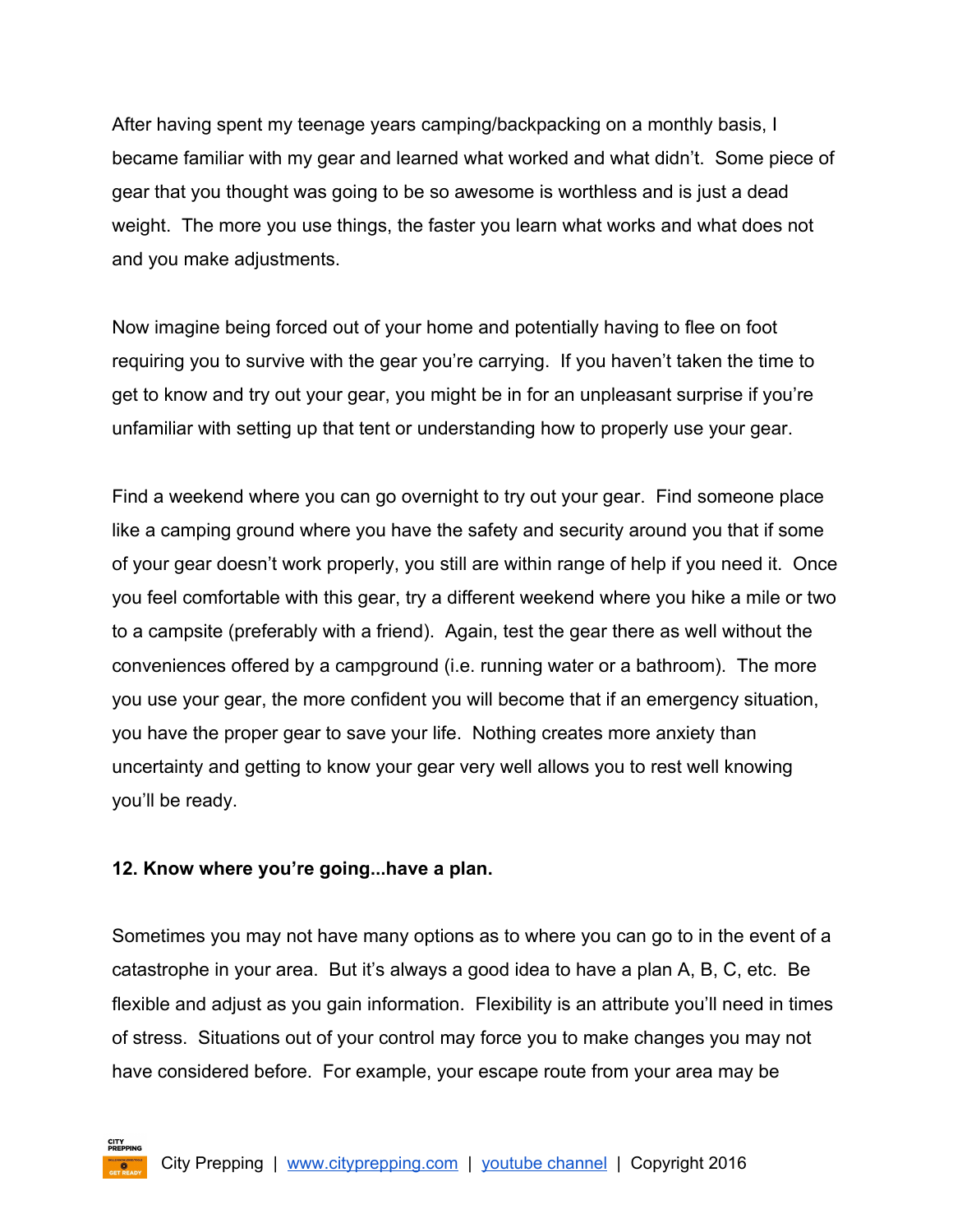impassable forcing you to follow alternative routes. Before you're in this situation, research and come up with alternative routes. Just remember, the people in your area will probably be taking the typical routes as well, so if possible, try to avoid these as they probably will be jammed very quickly. Learn the back roads and other places that are not on the beaten path.

When I lived in Los Angeles back in 2001, I was traveling with a friend down to San Diego to a wedding rehearsal dinner. We were traveling south on the 405 freeway when a bank heist had occurred and the freeways were put on lockdown. We sat on the freeway for more than an hour at which point traffic was re-routed. All the traffic was re-routed to a 2 lane highway over a mountain range forcing us to crawl for hours before we could get to another freeway. Fortunately we made it to San Diego (albeit 4 hours late) but in a time of catastrophe expect far more people to be on the road causing traffic jams which could last for hours. Remember when **[Hurricane](https://en.wikipedia.org/wiki/Hurricane_Rita) Rita** was barreling down on Houston and everyone was told to leave? People were stuck in traffic for quite a long time running of gas and as you can imagine the hotels were booked up along the evacuation route. Think in advance of alternative evacuation routes assuming most of the major freeways will probably be jammed.

Along with knowing where you're going, consider your vehicles. I personally have a 4x4 truck along with a 4 door sedan. In a situation where we'd be forced to leave, we'd take both as they both have advantages. If we get stuck in traffic and the roads are jammed, we'd probably be forced to do a little off-roading and find alternative routes. Here's a simple everyday tip: keep your vehicle's gas tanks always  $\frac{1}{2}$  full (at a minimum). I'm a bit O.C.D. so I always keep my truck at least 34 full. You may not be able to refuel (what happens when there's no electricity to pump the gas?) while heading out so always be prepared.